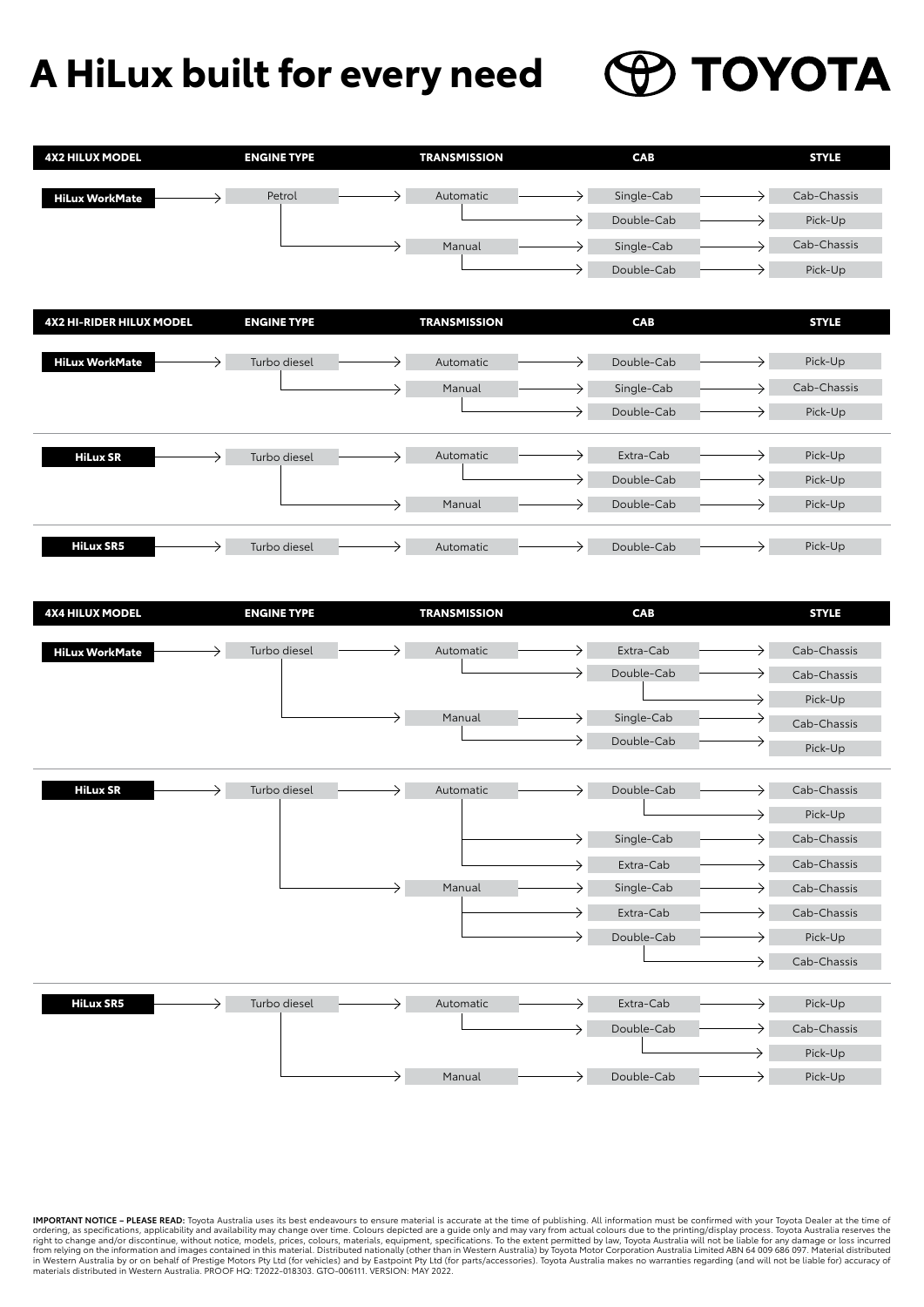## **HiLux**

## **O TOYOTA**

**Single-Cab Cab-Chassis**

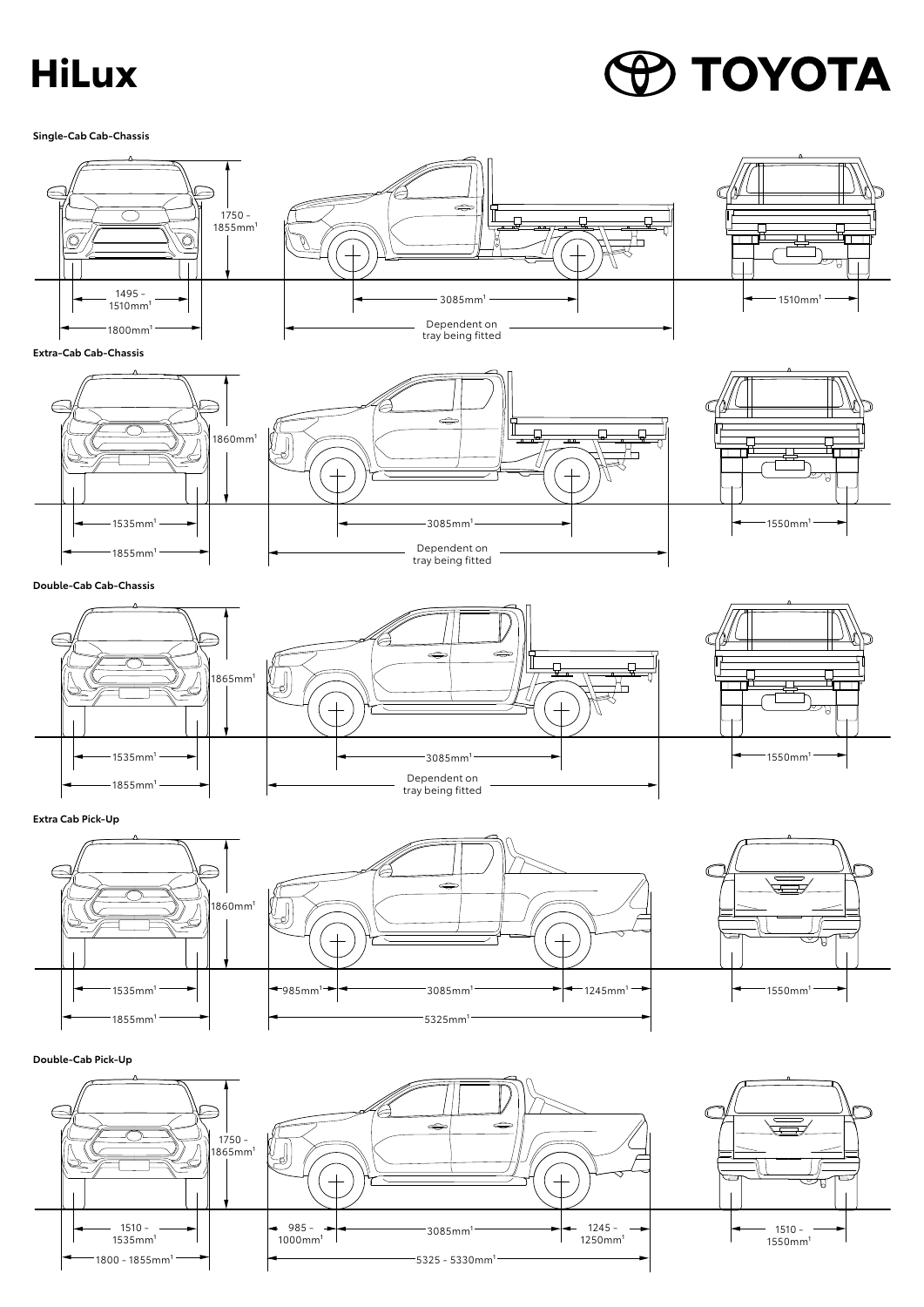|                     | <b>HILUX 4X2 AND HI-RIDER</b>   | 2.7L petrol                                                                |                                                                                         | 2.4L turbo diesel                                                                       |                                                                                         |                                                                                         | 2.8L turbo diesel                                                                       |  |
|---------------------|---------------------------------|----------------------------------------------------------------------------|-----------------------------------------------------------------------------------------|-----------------------------------------------------------------------------------------|-----------------------------------------------------------------------------------------|-----------------------------------------------------------------------------------------|-----------------------------------------------------------------------------------------|--|
| <b>ENGINE</b>       | Engine code                     | 2TR-FE                                                                     |                                                                                         | 2GD-FTV                                                                                 |                                                                                         | 1GD-FTV                                                                                 |                                                                                         |  |
|                     | Displacement (cm <sup>3</sup> ) | 2694                                                                       |                                                                                         | 2393                                                                                    |                                                                                         |                                                                                         | 2755                                                                                    |  |
|                     | Maximum power (kW/rpm)          | 122 @ 5200                                                                 |                                                                                         | 110 @ 3400                                                                              |                                                                                         | 150 @ 3400 M/T,<br>150 @ 3000-3400 A/T                                                  |                                                                                         |  |
|                     | Maximum torque (Nm/rpm)         | 245 @ 4000                                                                 |                                                                                         | 400 @ 1600-2000                                                                         |                                                                                         |                                                                                         | 420 @ 1400-3400 M/T,<br>500 @ 1600-2800 A/T                                             |  |
|                     | Valve train                     | 16-valve DOHC, with Dual VVT-i                                             |                                                                                         | 16-valve DOHC                                                                           |                                                                                         | 16-valve DOHC                                                                           |                                                                                         |  |
|                     | Fuel system                     | Electronic fuel injection                                                  |                                                                                         | Fuel injection with common rail                                                         |                                                                                         | Fuel injection with common rail                                                         |                                                                                         |  |
|                     | Bore x stroke (mm)              | $95.0 \times 95.0$                                                         |                                                                                         | $92.0 \times 90.0$                                                                      |                                                                                         |                                                                                         | 92.0 x 103.6                                                                            |  |
|                     | Compression ratio               | 10.2:1                                                                     |                                                                                         | 15.6:1                                                                                  |                                                                                         | 15.6:1                                                                                  |                                                                                         |  |
| <b>TRANSMISSION</b> | Type                            | Manual                                                                     | Automatic                                                                               | Manual                                                                                  | Automatic                                                                               | Manual                                                                                  | Automatic                                                                               |  |
|                     | Number of ratios                | 5-speed                                                                    | 6-speed                                                                                 | 6-speed                                                                                 | 6-speed                                                                                 | 6-speed                                                                                 | 6-speed                                                                                 |  |
|                     | Ratios (:1)                     | 1st 4.313<br>2nd 2.330<br>3rd 1.436<br>4th 1.000<br>5th 0.838<br>Rev 4.220 | 1st 3.600<br>2nd 2.090<br>3rd 1.488<br>4th 1.000<br>5th 0.687<br>6th 0.580<br>Rev 3.732 | 1st 4.784<br>2nd 2.423<br>3rd 1.443<br>4th 1.000<br>5th 0.777<br>6th 0.643<br>Rev 4.066 | 1st 3.600<br>2nd 2.090<br>3rd 1.488<br>4th 1.000<br>5th 0.687<br>6th 0.580<br>Rev 3.732 | 1st 4.784<br>2nd 2.423<br>3rd 1.443<br>4th 1.000<br>5th 0.826<br>6th 0.643<br>Rev 4.066 | 1st 3.600<br>2nd 2.090<br>3rd 1.488<br>4th 1.000<br>5th 0.687<br>6th 0.580<br>Rev 3.732 |  |
|                     | Differential ratio (rear) (:1)  | 4.100                                                                      | 4.100                                                                                   | 3.583                                                                                   | 4.100                                                                                   | 3.583                                                                                   | 3.909                                                                                   |  |

|                                        | <b>HILUX 4X2 AND HI-RIDER</b>                                          |                       | 4x2                                                                                           | 4x2 Hi-Rider                                                                         |                                          |                      |                       |                       |  |
|----------------------------------------|------------------------------------------------------------------------|-----------------------|-----------------------------------------------------------------------------------------------|--------------------------------------------------------------------------------------|------------------------------------------|----------------------|-----------------------|-----------------------|--|
| <b>BODY TYPE</b>                       |                                                                        | Single-Cab            | Double-Cab                                                                                    | Single-Cab                                                                           | Extra-Cab                                |                      | Double-Cab            |                       |  |
|                                        | HILUX - 4X2 AND HI-RIDER - GRADE                                       | WorkMate              | WorkMate                                                                                      | WorkMate                                                                             | SR                                       | WorkMate             | <b>SR</b>             | SR <sub>5</sub>       |  |
| <b>ENGINE</b>                          |                                                                        | Petrol                | Petrol                                                                                        | Turbo diesel                                                                         | Turbo diesel                             | Turbo diesel         | Turbo diesel          | Turbo diesel          |  |
| <b>TRAY TYPE</b>                       |                                                                        | Cab-Chassis           | Pick-Up                                                                                       | Cab-Chassis                                                                          | Pick-Up                                  | Pick-Up              | Pick-Up               | Pick-Up               |  |
| <b>MECHANICAL</b>                      | Fuel economy <sup>2</sup> (combined)<br>(L/100km) - manual / automatic | 11.1 / 10.9           | 10.7 / 10.4                                                                                   | $7.4/ -$                                                                             | $-/7.5$                                  | 6.9 / 7.5            | 7.1 / 7.5             | 8.1                   |  |
|                                        | Diesel particulate filter<br>(manual burn off) switch                  |                       |                                                                                               |                                                                                      |                                          | $\bullet$            |                       |                       |  |
|                                        | 2.4L turbo diesel                                                      |                       |                                                                                               | $\bullet$                                                                            |                                          | $\bullet$            |                       |                       |  |
|                                        | 2.8L turbo diesel                                                      |                       |                                                                                               |                                                                                      | $\bullet$                                |                      | $\bullet$             | $\bullet$             |  |
|                                        | 2.7L petrol                                                            |                       |                                                                                               |                                                                                      |                                          |                      |                       |                       |  |
|                                        | 5-speed manual transmission                                            |                       | $\bullet$                                                                                     |                                                                                      |                                          |                      |                       |                       |  |
|                                        | 6-speed manual transmission                                            |                       |                                                                                               | $\bullet$                                                                            |                                          | $\bullet$            | $\bullet$             |                       |  |
|                                        | 6-speed automatic transmission                                         | $\bullet$             |                                                                                               |                                                                                      |                                          |                      |                       |                       |  |
| <b>DIMENSIONS</b><br>(APPROXIMATE)     | Length / width / height <sup>1</sup> (mm)                              | 5265 / 1800 /<br>1750 | 5330 / 1800 /<br>1750                                                                         | 5265 / 1800 /<br>1855                                                                | 5325 / 1855 /<br>1860                    | 5325 /1855 /<br>1865 | 5325 / 1855 /<br>1865 | 5325 / 1855 /<br>1865 |  |
|                                        | Wheelbase <sup>1</sup> (mm)                                            | 3085                  | 3085                                                                                          | 3085                                                                                 | 3085                                     | 3085                 | 3085                  | 3085                  |  |
|                                        | Track – front / rear <sup>1</sup> (mm)                                 | 1510 / 1510           | 1510 / 1510                                                                                   | 1495 / 1510                                                                          | 1535 / 1550                              | 1535 / 1550          | 1535 / 1550           | 1535 / 1550           |  |
|                                        | Overhang - front / rear <sup>1</sup> (mm)                              |                       | 990 / 1250                                                                                    |                                                                                      | 985 / 1245                               | 985 / 1245           | 985 / 1245            | 985 / 1245            |  |
| <b>WEIGHT</b><br>(APPROXIMATE)         | Maximum kerb weight manual <sup>1</sup> (kg)                           | 1495                  | 1785                                                                                          | 1665                                                                                 |                                          | 1980                 | 1965                  |                       |  |
|                                        | Maximum kerb weight automatic <sup>1</sup> (kg)                        | 1510                  | 1795                                                                                          |                                                                                      | 1970                                     | 1975                 | 1975                  | 1958                  |  |
|                                        | Gross Vehicle Mass <sup>1</sup> (GVM) (kg)                             | 2700                  | 2780                                                                                          | 2900                                                                                 | 3050                                     | 3100                 | 2980                  | 2980                  |  |
|                                        | Gross Combined Mass <sup>1</sup> (GCM) (kg)                            | 5200                  | 5250                                                                                          | 5650                                                                                 | 5650                                     | 5650                 | 5650                  | 5650                  |  |
| <b>TOWING</b><br>CAPACITY <sup>3</sup> | With trailer brakes (kg) -<br>manual / automatic                       | 2500 / 2500           | 2500 / 2500                                                                                   | $2800 / -$                                                                           | $- / 2800$                               | 2800 / 2800          | 2800 / 2800           | $- / 2800$            |  |
|                                        | Without trailer brakes (kg)                                            | 750                   | 750                                                                                           | 750                                                                                  | 750                                      | 750                  | 750                   | 750                   |  |
| <b>SEATING</b>                         | Capacity                                                               | $\overline{2}$        | 5                                                                                             | $\overline{2}$                                                                       | $\overline{4}$                           | 5                    | 5                     | 5                     |  |
| <b>FUEL TANK</b>                       | Capacity (L)                                                           | 80                    | 80                                                                                            | 80                                                                                   | 80                                       | 80                   | 80                    | 80                    |  |
| <b>STEERING</b>                        | Steering gear type                                                     |                       |                                                                                               |                                                                                      | Rack and pinion                          |                      |                       |                       |  |
| <b>BRAKES</b>                          | System                                                                 |                       |                                                                                               |                                                                                      | Vacuum boosted hydraulic system          |                      |                       |                       |  |
|                                        | Front / rear                                                           |                       | Ventilated disc brake with floating<br>single piston caliper /<br>Leading-trailing drum brake | Ventilated disc brake with opposed 4-piston caliper /<br>Leading-trailing drum brake |                                          |                      |                       |                       |  |
| <b>SUSPENSION</b>                      | Front / rear                                                           |                       |                                                                                               |                                                                                      | Double wishbone / Leaf spring rigid axle |                      |                       |                       |  |
| <b>WHEELS AND</b><br><b>TYRES</b>      | Wheels                                                                 | 16"                   | 16"                                                                                           | 17"                                                                                  | 17"                                      | 17"                  | 17"                   | 18"                   |  |
|                                        | Tyres                                                                  | 215 / 65R16C          | 215 / 65R16C                                                                                  | 225 / 70R17C                                                                         | 265 / 65R17                              | 265 / 65R17          | 265 / 65R17           | 265 / 60R18           |  |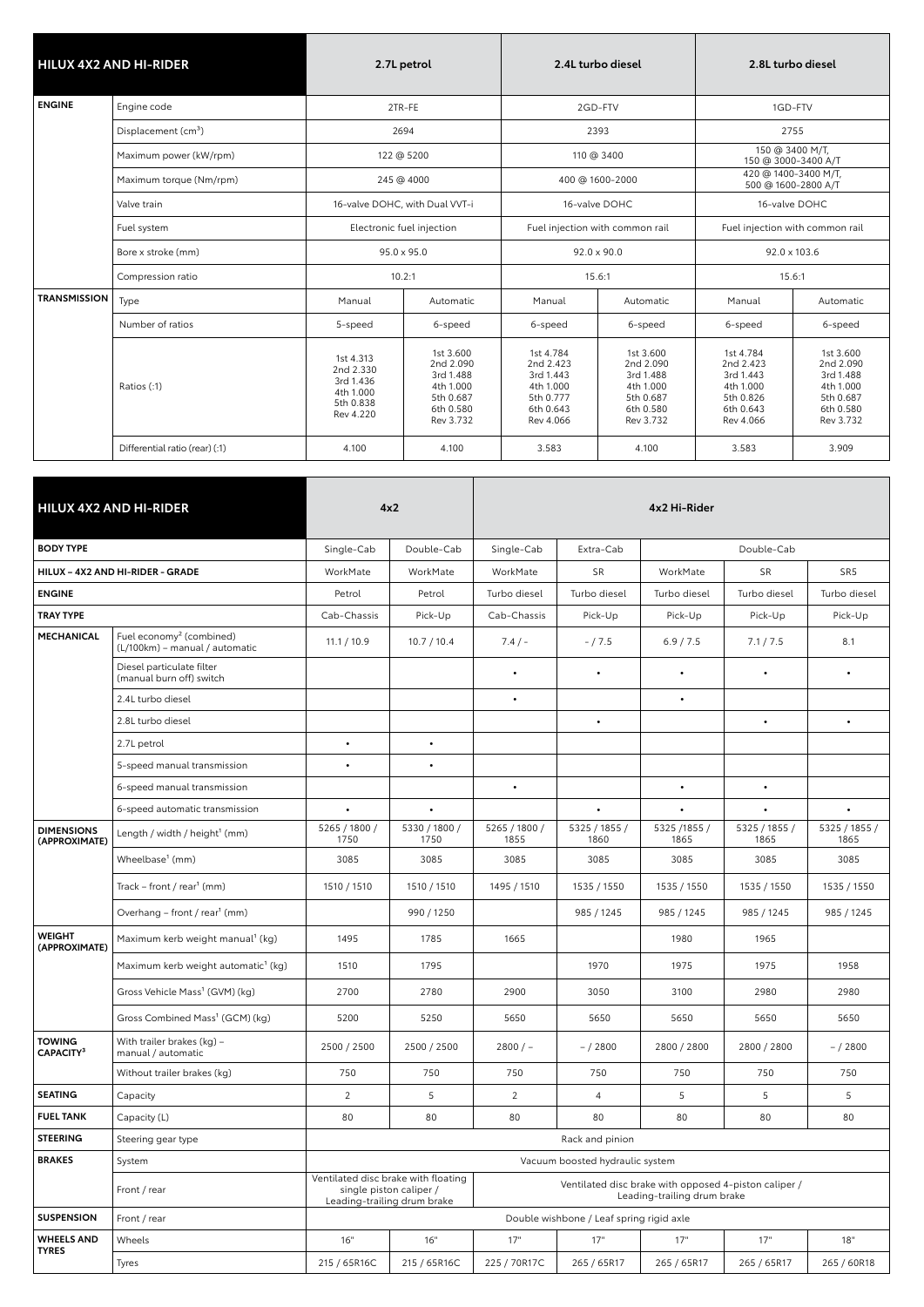| HILUX 4X2 AND HI-RIDER    |                                                                 | WorkMate     |               | <b>SR</b>    | SR <sub>5</sub> |                |
|---------------------------|-----------------------------------------------------------------|--------------|---------------|--------------|-----------------|----------------|
| <b>BODY TYPE</b>          |                                                                 | Single-Cab   | Double-Cab    | Extra-Cab    | Double-Cab      | Double-Cab     |
| <b>EXTERIOR</b>           | Body colour front bumper                                        |              | Hi-Rider only | $\bullet$    | $\bullet$       | $\bullet$      |
|                           | Chrome step type rear bumper                                    |              |               |              |                 |                |
|                           | Front LED fog lamps                                             |              |               |              |                 | $\bullet$      |
|                           | LED headlamps with auto-levelling                               |              |               |              |                 | $\bullet$      |
|                           | LED Daytime Running Lamps (DRLs)                                |              |               |              |                 | ٠              |
|                           | Halogen DRLs                                                    | $\bullet$    | $\bullet$     | $\bullet$    | $\bullet$       |                |
|                           | Privacy glass                                                   |              |               |              |                 | $\bullet$      |
|                           | Side steps                                                      |              |               | $\bullet$    | $\bullet$       | ٠              |
|                           | Stainless steel sports bar                                      |              |               |              |                 | $\bullet$      |
|                           | Rear access door                                                |              |               | $\bullet$    |                 |                |
|                           | Shark fin antenna                                               | $\bullet$    | $\bullet$     | $\bullet$    | $\bullet$       | $\bullet$      |
| <b>INTERIOR</b>           | Standard fabric seat                                            | $\bullet$    | $\bullet$     |              |                 |                |
|                           | Premium fabric seat                                             |              |               | $\bullet$    | $\bullet$       | $\bullet$      |
| <b>SEATING</b>            | Premium gear knob and steering wheel                            |              |               |              |                 | $\bullet$      |
|                           | 4.2" colour Multi Information<br>Display (MID)                  | $\bullet$    | $\bullet$     | $\bullet$    | $\bullet$       | $\bullet$      |
|                           | Chrome interior door handles                                    |              |               |              |                 | $\bullet$      |
|                           | Durable vinyl floor covering                                    | $\bullet$    | $\bullet$     | $\bullet$    | $\bullet$       |                |
|                           | Floor carpet                                                    |              |               |              |                 | $\bullet$      |
|                           | Front air-conditioned cooler box                                |              |               | $\bullet$    | $\bullet$       | $\bullet$      |
|                           | Driver's bucket seat (basic)                                    | $\bullet$    | $\bullet$     |              |                 |                |
|                           | Driver's bucket seat (high grade)                               |              |               | $\bullet$    | $\bullet$       | $\bullet$      |
|                           | 60/40 split rear seat                                           |              |               |              | $\bullet$       | $\bullet$      |
|                           | Front passengers bucket seat (basic)                            | $\bullet$    | $\bullet$     |              |                 |                |
|                           | Front passengers bucket seat (high grade)                       |              |               | $\bullet$    | $\bullet$       | $\bullet$      |
| <b>FEATURES</b>           | Air conditioning - manual                                       | $\bullet$    | $\bullet$     |              |                 |                |
|                           | Front dual zone climate control<br>air conditioning             |              |               |              |                 | $\bullet$      |
|                           | Rear air vents                                                  |              |               |              |                 | $\bullet$      |
|                           | Power front windows                                             | $\bullet$    | $\bullet$     | $\bullet$    | $\bullet$       | $\bullet$      |
|                           | Power rear windows                                              | N/A          | $\bullet$     | N/A          | $\bullet$       | $\bullet$      |
|                           | Driver's automatic up/down window                               | $\bullet$    | $\bullet$     | $\bullet$    | $\bullet$       | $\bullet$      |
|                           | Smart entry and start system                                    |              |               |              |                 | $\bullet$      |
|                           | Heavy duty suspension and                                       | $\bullet$    | $\bullet$     | $\bullet$    | ٠               | $\bullet$      |
|                           | underbody package (Hi-Rider only)<br>220V accessory socket      |              |               |              |                 | ٠              |
| <b>INSTRUMENTS</b><br>AND | Power steering                                                  | $\bullet$    | $\bullet$     | $\bullet$    | $\bullet$       | $\bullet$      |
| <b>CONTROLS</b>           | Drive Mode Select                                               |              |               | $\bullet$    | $\bullet$       | $\bullet$      |
|                           | Manual tilt/telescopic steering column                          | $\bullet$    | $\bullet$     | $\bullet$    | $\bullet$       | $\bullet$      |
|                           | Cruise control                                                  | $\bullet$    | $\bullet$     | $\bullet$    | $\bullet$       | $\bullet$      |
|                           | Steering wheel switches with telephone<br>and voice recognition | $\bullet$    | $\bullet$     |              |                 | $\bullet$      |
|                           | Steering wheel mounted audio controls                           | $\bullet$    | $\bullet$     | ٠            | $\bullet$       | ٠              |
|                           | Power adjustable mirrors                                        | $\bullet$    | $\bullet$     | ٠            |                 | $\bullet$      |
|                           | Power accessory socket                                          | $\mathbf{1}$ | $\mathbf{1}$  | $\mathbf{1}$ | $\mathbf{1}$    | $\overline{c}$ |
|                           | Variable intermittent windscreen wipers                         |              |               | $\bullet$    | $\bullet$       | $\bullet$      |
|                           | Headlamps automatic on/off                                      | $\bullet$    | $\bullet$     | $\bullet$    | $\bullet$       | $\bullet$      |
|                           | Trip meter                                                      | $\bullet$    | $\bullet$     | $\bullet$    | $\bullet$       | $\bullet$      |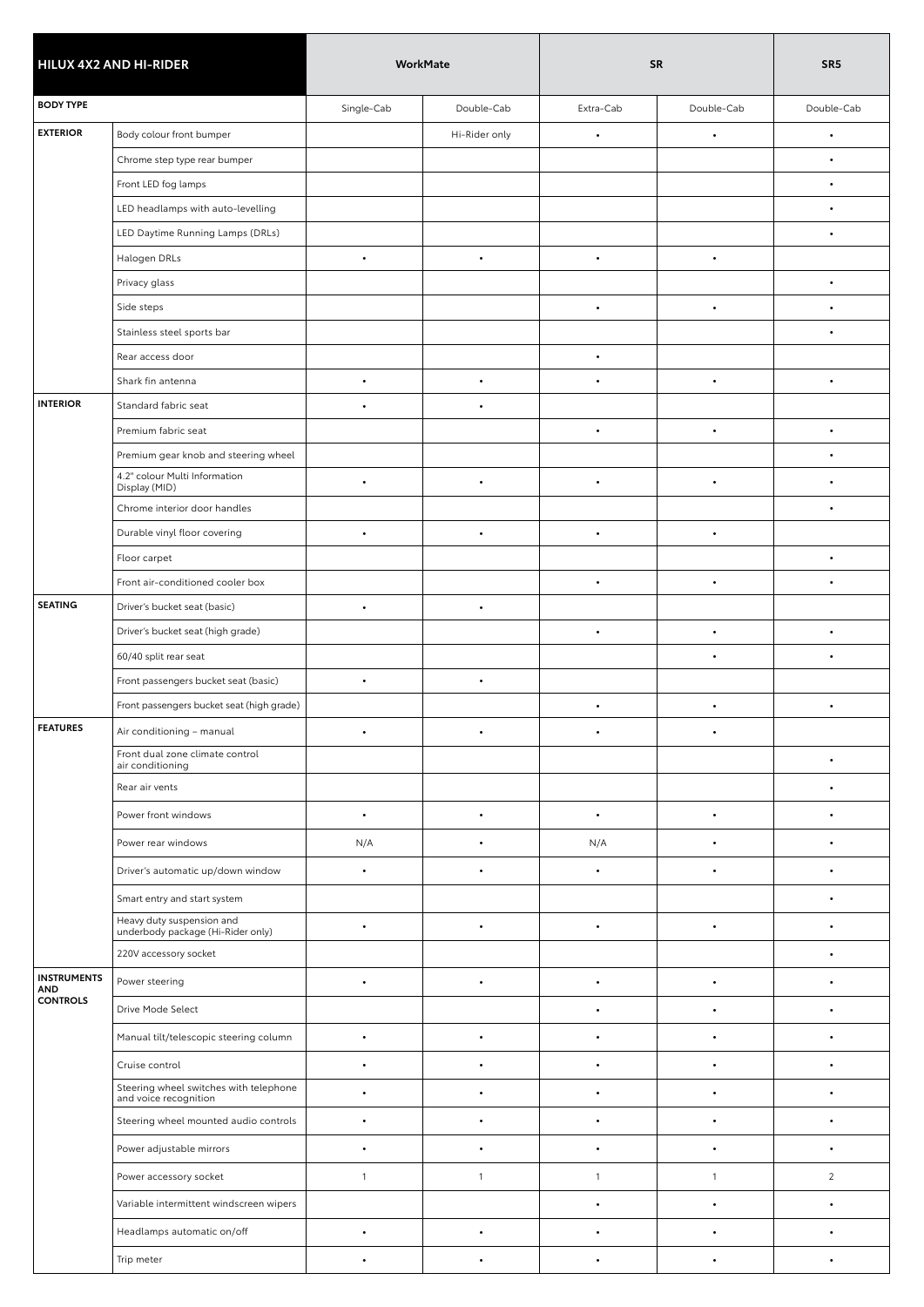|                                                                                   |                                                                                                                                                                                                                            | WorkMate   |                |                                                                                                                                                                                                                                                                                                                                        |            | SR <sub>5</sub> |
|-----------------------------------------------------------------------------------|----------------------------------------------------------------------------------------------------------------------------------------------------------------------------------------------------------------------------|------------|----------------|----------------------------------------------------------------------------------------------------------------------------------------------------------------------------------------------------------------------------------------------------------------------------------------------------------------------------------------|------------|-----------------|
| <b>BODY TYPE</b>                                                                  |                                                                                                                                                                                                                            | Single-Cab | Double-Cab     | Extra-Cab                                                                                                                                                                                                                                                                                                                              | Double-Cab | Double-Cab      |
| <b>STORAGE</b>                                                                    | Large glove box                                                                                                                                                                                                            | $\bullet$  | $\bullet$      | $\bullet$                                                                                                                                                                                                                                                                                                                              | $\bullet$  | $\bullet$       |
|                                                                                   | Front cup holder/s - in dash                                                                                                                                                                                               | $\bullet$  | $\bullet$      | $\bullet$                                                                                                                                                                                                                                                                                                                              | $\bullet$  | $\bullet$       |
|                                                                                   | Rear cup holders - in arm rest                                                                                                                                                                                             |            |                |                                                                                                                                                                                                                                                                                                                                        | $\bullet$  | $\bullet$       |
|                                                                                   | Front door pockets                                                                                                                                                                                                         | $\bullet$  | $\bullet$      | $\bullet$                                                                                                                                                                                                                                                                                                                              | $\bullet$  | $\bullet$       |
|                                                                                   | Centre console box with lid                                                                                                                                                                                                | Auto Only  | $\bullet$      |                                                                                                                                                                                                                                                                                                                                        |            | $\bullet$       |
| <b>MULTIMEDIA</b>                                                                 | 8" colour touchscreen display<br>with AM/FM tuner                                                                                                                                                                          | $\bullet$  | $\bullet$      |                                                                                                                                                                                                                                                                                                                                        | $\bullet$  | $\bullet$       |
|                                                                                   | Apple CarPlay® <sup>4,6</sup> and Android Auto™,5,6<br>(speak to your Dealer about device<br>compatibility)                                                                                                                | $\bullet$  |                |                                                                                                                                                                                                                                                                                                                                        | $\bullet$  | $\bullet$       |
| <b>TOYOTA</b><br><b>CONNECTED</b><br><b>SERVICES<sup>8</sup></b><br><b>SAFETY</b> | Satellite navigation and DAB+ digital radio                                                                                                                                                                                |            |                |                                                                                                                                                                                                                                                                                                                                        |            | $\bullet$       |
|                                                                                   | USB input                                                                                                                                                                                                                  | $\bullet$  | $\bullet$      | $\bullet$                                                                                                                                                                                                                                                                                                                              | $\bullet$  | $\bullet$       |
|                                                                                   | Bluetooth®7 connectivity                                                                                                                                                                                                   | $\bullet$  | $\bullet$      | $\bullet$                                                                                                                                                                                                                                                                                                                              | $\bullet$  | $\bullet$       |
|                                                                                   | Number of speakers                                                                                                                                                                                                         | 2          | $\overline{2}$ | $\overline{4}$                                                                                                                                                                                                                                                                                                                         | 6          | 6               |
|                                                                                   | Toyota Connected Services <sup>8</sup>                                                                                                                                                                                     |            |                | <b>SR</b><br>3 years complimentary access <sup>8</sup><br>$\bullet$<br>٠<br>$\bullet$<br>$\bullet$<br>$\bullet$<br>$\bullet$<br>$\bullet$<br>$\bullet$<br>$\bullet$<br>$\bullet$<br>$\bullet$<br>$\bullet$<br>$\bullet$<br>$\bullet$<br>$\bullet$<br>$\bullet$<br>$\bullet$<br>$\bullet$<br>$\bullet$<br>$\bullet$<br>N/A<br>$\bullet$ |            |                 |
| <b>HILUX 4X2 AND HI-RIDER</b><br><b>SECURITY</b><br>Alarm                         | Stolen Vehicle Tracking <sup>9</sup>                                                                                                                                                                                       | $\bullet$  | $\bullet$      |                                                                                                                                                                                                                                                                                                                                        |            | $\bullet$       |
|                                                                                   | Automatic Collision Notification <sup>10</sup>                                                                                                                                                                             | $\bullet$  | $\bullet$      |                                                                                                                                                                                                                                                                                                                                        |            | $\bullet$       |
|                                                                                   | SOS Emergency Call <sup>11</sup>                                                                                                                                                                                           | $\bullet$  | $\bullet$      |                                                                                                                                                                                                                                                                                                                                        |            | $\bullet$       |
|                                                                                   | Toyota Safety Sense - including Lane<br>Departure Alert, Pre-Collision Safety<br>system with pedestrian and daytime<br>cyclist detection, Road Sign Assist<br>(speed signs only) and Active Cruise<br>Control (high-speed) |            |                |                                                                                                                                                                                                                                                                                                                                        |            |                 |
|                                                                                   | Anti-lock Braking System (ABS)                                                                                                                                                                                             | $\bullet$  | $\bullet$      |                                                                                                                                                                                                                                                                                                                                        |            | $\bullet$       |
|                                                                                   | Vehicle Stability Control (VSC)                                                                                                                                                                                            |            |                |                                                                                                                                                                                                                                                                                                                                        |            | $\bullet$       |
|                                                                                   | Traction Control (TRC)                                                                                                                                                                                                     |            |                |                                                                                                                                                                                                                                                                                                                                        |            | ٠               |
|                                                                                   | Electronic Brake-force Distribution (EBD)                                                                                                                                                                                  |            |                |                                                                                                                                                                                                                                                                                                                                        |            | $\bullet$       |
|                                                                                   | Parking sensor                                                                                                                                                                                                             |            |                |                                                                                                                                                                                                                                                                                                                                        |            | $\bullet$       |
|                                                                                   | Reversing camera (Pick-Up only)                                                                                                                                                                                            |            | $\bullet$      |                                                                                                                                                                                                                                                                                                                                        |            | $\bullet$       |
|                                                                                   | Hill-start Assist Control                                                                                                                                                                                                  | $\bullet$  | $\bullet$      |                                                                                                                                                                                                                                                                                                                                        |            | $\bullet$       |
|                                                                                   | Emergency Stop Signal (ESS)                                                                                                                                                                                                | $\bullet$  | $\bullet$      |                                                                                                                                                                                                                                                                                                                                        |            | $\bullet$       |
|                                                                                   | 7 SRS airbags                                                                                                                                                                                                              | $\bullet$  | $\bullet$      |                                                                                                                                                                                                                                                                                                                                        |            | $\bullet$       |
|                                                                                   | Driver and front passenger seatbelt<br>warning buzzer                                                                                                                                                                      | $\bullet$  | $\bullet$      |                                                                                                                                                                                                                                                                                                                                        |            | $\bullet$       |
|                                                                                   | Driver and front passenger pre-<br>tensioner seatbelt                                                                                                                                                                      | $\bullet$  | $\bullet$      |                                                                                                                                                                                                                                                                                                                                        |            | $\bullet$       |
|                                                                                   | 3-point seatbelt for rear outer seating<br>positions                                                                                                                                                                       | N/A        | $\bullet$      |                                                                                                                                                                                                                                                                                                                                        |            | $\bullet$       |
|                                                                                   | 3-point seatbelt for rear centre position                                                                                                                                                                                  | N/A        | $\bullet$      |                                                                                                                                                                                                                                                                                                                                        |            | $\bullet$       |
|                                                                                   | Door ajar warning light                                                                                                                                                                                                    | $\bullet$  |                |                                                                                                                                                                                                                                                                                                                                        | ٠          | $\bullet$       |
|                                                                                   | Engine immobiliser                                                                                                                                                                                                         | $\bullet$  | $\bullet$      | $\bullet$                                                                                                                                                                                                                                                                                                                              | $\bullet$  | $\bullet$       |
|                                                                                   |                                                                                                                                                                                                                            | $\bullet$  | $\bullet$      | $\bullet$                                                                                                                                                                                                                                                                                                                              | $\bullet$  | $\bullet$       |
|                                                                                   | Power door locks                                                                                                                                                                                                           | $\bullet$  | $\bullet$      | ٠                                                                                                                                                                                                                                                                                                                                      | $\bullet$  | $\bullet$       |
|                                                                                   | Remote keyless entry                                                                                                                                                                                                       | $\bullet$  | $\bullet$      | $\bullet$                                                                                                                                                                                                                                                                                                                              | $\bullet$  | $\bullet$       |
|                                                                                   | Lockable glove box                                                                                                                                                                                                         | $\bullet$  | $\bullet$      | ٠                                                                                                                                                                                                                                                                                                                                      | ٠          | $\bullet$       |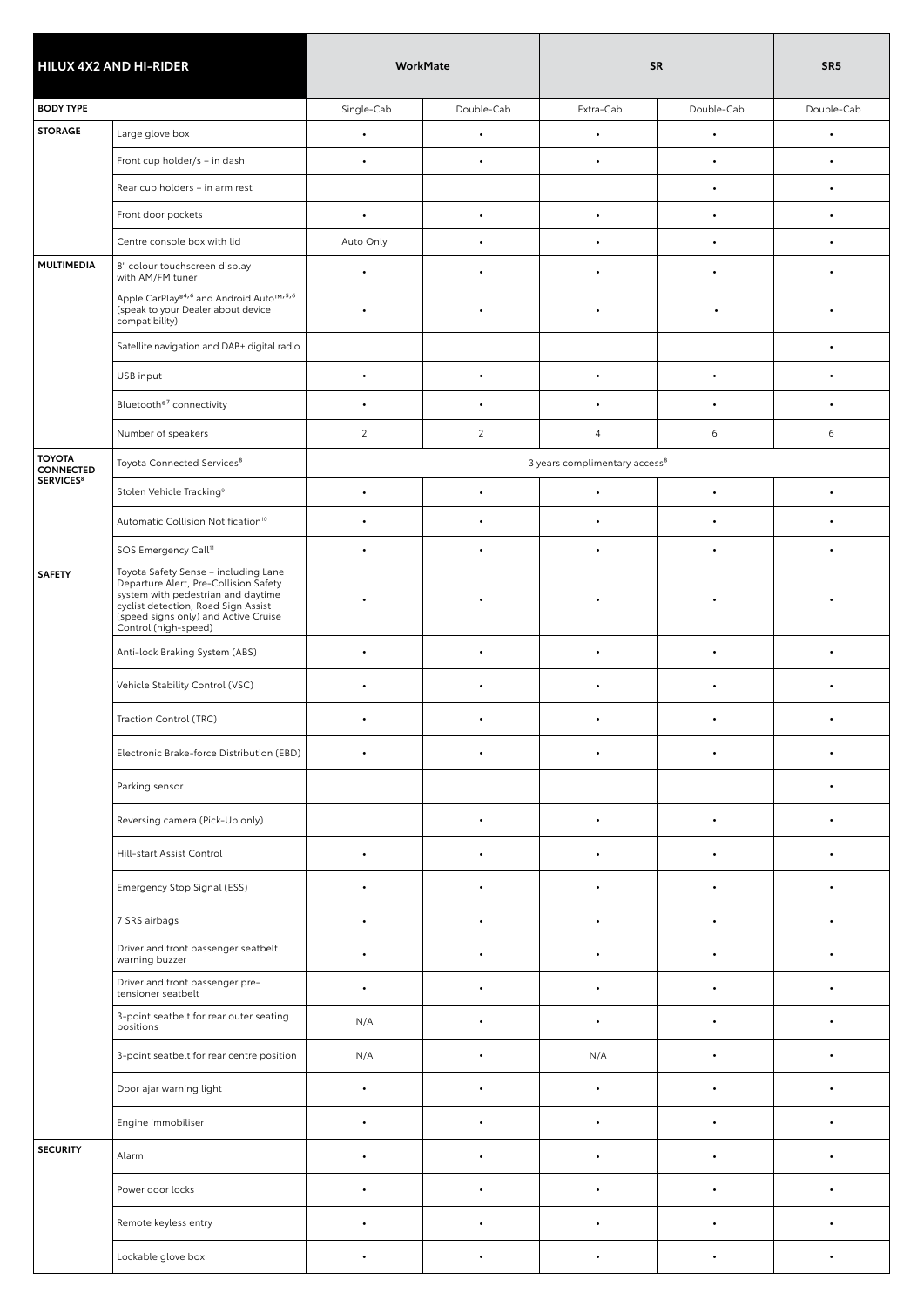| $HILUX - 4X4$       |                                 | 2.4L turbo diesel                                                                             |               | 2.8L turbo diesel                                                                              |                                                                                              |  |  |
|---------------------|---------------------------------|-----------------------------------------------------------------------------------------------|---------------|------------------------------------------------------------------------------------------------|----------------------------------------------------------------------------------------------|--|--|
| <b>ENGINE</b>       | Engine code                     | 2GD-FTV                                                                                       |               |                                                                                                | 1GD-FTV                                                                                      |  |  |
|                     | Displacement (cm <sup>3</sup> ) | 2393                                                                                          |               |                                                                                                | 2755                                                                                         |  |  |
|                     | Maximum power (kW/rpm)          | 110 @ 3400                                                                                    |               | 150 @ 3400 M/T,<br>150 @ 3000-3400 A/T                                                         |                                                                                              |  |  |
|                     | Maximum torque (Nm/rpm)         | 400 @ 1600-2000                                                                               |               |                                                                                                | 420 @ 1400-3400 M/T, 500 @ 1600-2800 A/T                                                     |  |  |
|                     | Valve train                     |                                                                                               | 16-valve DOHC |                                                                                                | 16-valve DOHC                                                                                |  |  |
|                     | Fuel system                     | Fuel injection with common rail                                                               |               | Fuel injection with common rail                                                                |                                                                                              |  |  |
|                     | Fuel capacity (L)               | 80                                                                                            |               |                                                                                                | 80                                                                                           |  |  |
|                     | Bore x stroke (mm)              | $92.0 \times 90.0$                                                                            |               |                                                                                                | 92.0 x 103.6                                                                                 |  |  |
|                     | Compression ratio               | 15.6:1                                                                                        |               | 15.6:1                                                                                         |                                                                                              |  |  |
| <b>TRANSMISSION</b> | Type                            | Manual                                                                                        | Automatic     | Manual                                                                                         | Automatic                                                                                    |  |  |
|                     | Number of ratios                | 6-speed                                                                                       | 6-speed       | 6-speed                                                                                        | 6-speed                                                                                      |  |  |
|                     | Ratios (:1)                     | 1st 4.784;<br>2nd 2.423;<br>3rd 1.443;<br>4th 1.000;<br>5th 0.777;<br>6th 0.643;<br>Rev 4.066 |               | 1st 4.784;<br>2nd 2.423;<br>3rd 1.443;<br>4th 1.000;<br>5th 0.826;<br>6th 0.643;<br>Rev: 4.066 | 1st 3.600;<br>2nd 2.090;<br>3rd 1.488;<br>4th 1.000;<br>5th 0.687;<br>6th 0.580<br>Rev 3.732 |  |  |
|                     | Differential ratio (rear) (:1)  | 3.583                                                                                         | 4.100         | 3.583                                                                                          | 3.909                                                                                        |  |  |

| $HILUX - 4X4$                          |                                                                       | <b>Body Type</b>        |                         |                         |                         |                                                                                   |                                 |                                                  |                         |                         |                         |                        |
|----------------------------------------|-----------------------------------------------------------------------|-------------------------|-------------------------|-------------------------|-------------------------|-----------------------------------------------------------------------------------|---------------------------------|--------------------------------------------------|-------------------------|-------------------------|-------------------------|------------------------|
| <b>BODY TYPE</b>                       |                                                                       |                         | Single-Cab              |                         | Extra-Cab               |                                                                                   |                                 |                                                  |                         | Double-Cab              |                         |                        |
| <b>GRADE</b>                           |                                                                       | WorkMate                | SR                      | WorkMate                |                         | SR <sub>5</sub>                                                                   |                                 | WorkMate                                         | <b>SR</b>               |                         |                         | SR <sub>5</sub>        |
| <b>ENGINE</b>                          |                                                                       | Turbo<br>diesel         | Turbo<br>diesel         | Turbo<br>diesel         | Turbo<br>diesel         | Turbo<br>diesel                                                                   | Turbo<br>diesel                 | Turbo<br>diesel                                  | Turbo<br>diesel         | Turbo<br>diesel         | Turbo<br>diesel         | Turbo<br>diesel        |
| <b>TRAY TYPE</b>                       |                                                                       | $Cab-$<br>Chassis       | $Cab-$<br>Chassis       | $Cab -$<br>Chassis      | Cab-<br>Chassis         | Pick-Up                                                                           | Cab-<br>Chassis                 | Cab-<br>Pick-Up<br>Pick-Up<br>Pick-Up<br>Chassis |                         |                         | Cab-<br>Chassis         |                        |
| MECHANICAL                             | Fuel economy <sup>2</sup> (combined) (L/100km)-<br>manual / automatic | 7.4/                    | 7.8 / 8.0               | $- / 8.0$               | 7.8 / 8.0               | $-/7.9$                                                                           | $- / 8.0$                       | 7.2 / 7.8                                        | 7.8 / 8.0               | 7.4 / 7.9               | 8.0 / 7.9               | $- / 8.0$              |
|                                        | Diesel particulate filter (manual burn off)<br>switch                 | $\bullet$               | $\bullet$               | $\bullet$               | $\bullet$               | $\bullet$                                                                         | $\bullet$                       |                                                  | $\bullet$               | $\bullet$               | $\bullet$               | $\bullet$              |
|                                        | 2.4L turbo diesel                                                     | $\bullet$               |                         | $\bullet$               |                         |                                                                                   | $\bullet$                       | $\bullet$                                        |                         |                         |                         |                        |
|                                        | 2.8L turbo diesel                                                     |                         | $\bullet$               |                         | $\bullet$               | $\bullet$                                                                         |                                 |                                                  | $\bullet$               | $\bullet$               | $\bullet$               | $\bullet$              |
|                                        | 6-speed manual transmission                                           | $\bullet$               | $\bullet$               |                         | $\bullet$               |                                                                                   |                                 | $\bullet$                                        | $\bullet$               | $\bullet$               |                         |                        |
|                                        | 6-speed automatic transmission                                        |                         | $\bullet$               | $\bullet$               | $\bullet$               | $\bullet$                                                                         | $\bullet$                       | $\bullet$                                        | $\bullet$               | $\bullet$               | $\bullet$               | $\bullet$              |
|                                        | 6-speed intelligent Manual Transmission<br>$(i-MT)$                   |                         |                         |                         |                         |                                                                                   |                                 |                                                  |                         |                         | $\bullet$               |                        |
| <b>DIMENSIONS</b><br>(APPROXIMATE)     | Length / width / height <sup>1</sup> (mm)                             | 5265/<br>1800/<br>1855  | 5265/<br>1800 /<br>1855 | 5285/<br>1855 /<br>1860 | 5285/<br>1855 /<br>1860 | 5325/<br>1855/<br>1860                                                            | 5285/<br>1855 /<br>1865         | 5325/<br>1855/<br>1865                           | 5265/<br>1855 /<br>1865 | 5325/<br>1855 /<br>1865 | 5325/<br>1855 /<br>1865 | 5265/<br>1855/<br>1865 |
|                                        | Wheelbase <sup>1</sup> (mm)                                           | 3085                    | 3085                    | 3085                    | 3085                    | 3085                                                                              | 3085                            | 3085                                             | 3085                    | 3085                    | 3085                    | 3085                   |
|                                        | Track – front / rear <sup>1</sup> (mm)                                | 1495 /<br>1510          | 1495 /<br>1510          | 1535/<br>1550           | 1535/<br>1550           | 1535/<br>1550                                                                     | 1535/<br>1550                   | 1535/<br>1550                                    | 1535/<br>1550           | 1535/<br>1550           | 1535/<br>1550           | 1535/<br>1550          |
|                                        | Overhang – front / rear <sup>1</sup> (mm)                             |                         |                         |                         |                         | 985/<br>1245                                                                      |                                 | 985/<br>1245                                     |                         | 985/<br>1245            | 985/<br>1245            |                        |
| <b>WEIGHT</b><br>(APPROXIMATE)         | Maximum kerb weight manual <sup>1</sup> (kg)                          | 1800                    | 1825                    |                         | 1935                    |                                                                                   |                                 | 2100                                             | 1985                    | 2100                    | 2093                    |                        |
|                                        | Maximum kerb weight automatic <sup>1</sup> (kg)                       |                         | 1825                    | 1950                    | 1950                    | 2085                                                                              | 1965                            | 2110                                             | 1985                    | 2110                    | 2110                    | 2000                   |
|                                        | Gross Vehicle Mass <sup>1</sup> (GVM) (kg)                            | 3050                    | 3050                    | 3050                    | 3100                    | 3100                                                                              | 3050                            | 3050                                             | 3050                    | 3050                    | 3050                    | 3050                   |
|                                        | Gross Combined Mass <sup>1</sup> (GCM) (kg)                           | 5850                    | 5850                    | 5850                    | 5850                    | 5850                                                                              | 5850                            | 5850                                             | 5850                    | 5850                    | 5850                    | 5850                   |
| <b>TOWING</b><br>CAPACITY <sup>3</sup> | With trailer brakes (kg)                                              | 3500                    | 3500                    | 3500                    | 3500                    | 3500                                                                              | 3500                            | 3500                                             | 3500                    | 3500                    | 3500                    | 3500                   |
|                                        | Without trailer brakes (kg)                                           | 750                     | 750                     | 750                     | 750                     | 750                                                                               | 750                             | 750                                              | 750                     | 750                     | 750                     | 750                    |
| <b>SEATING</b>                         | Capacity                                                              | $\overline{2}$          | $\overline{2}$          | 4                       | $\overline{4}$          | $\overline{4}$                                                                    | 5                               | 5                                                | 5                       | 5                       | 5                       | 5                      |
| <b>STEERING</b>                        | Steering gear type                                                    |                         |                         |                         |                         |                                                                                   | Rack and pinion                 |                                                  |                         |                         |                         |                        |
| <b>BRAKES</b>                          | System                                                                |                         |                         |                         |                         |                                                                                   | Vacuum boosted hydraulic system |                                                  |                         |                         |                         |                        |
|                                        | Front / rear                                                          |                         |                         |                         |                         | Ventilated disc brake with opposed 4-piston caliper / Leading-trailing drum brake |                                 |                                                  |                         |                         |                         |                        |
| <b>SUSPENSION</b>                      | Front / rear                                                          |                         |                         |                         |                         | Double wishbone / Leaf spring rigid axle                                          |                                 |                                                  |                         |                         |                         |                        |
| <b>WHEELS</b><br><b>AND TYRES</b>      | Wheels                                                                | 17"                     | 17"                     | 17"                     | 17"                     | 18"                                                                               | 17"                             | 17"                                              | 17"                     | 17"                     | 18"                     | 18"                    |
|                                        | Tyres                                                                 | 225 / 70<br><b>R17C</b> | 225 / 70<br><b>R17C</b> | 265/65<br>R17           | 265/65<br>R17           | 265/60<br>R <sub>18</sub>                                                         | 265/65<br>R <sub>17</sub>       | 265/65<br>R17                                    | 265/65<br><b>R17</b>    | 265/65<br>R17           | 265/60<br>R18           | 265/60<br>R18          |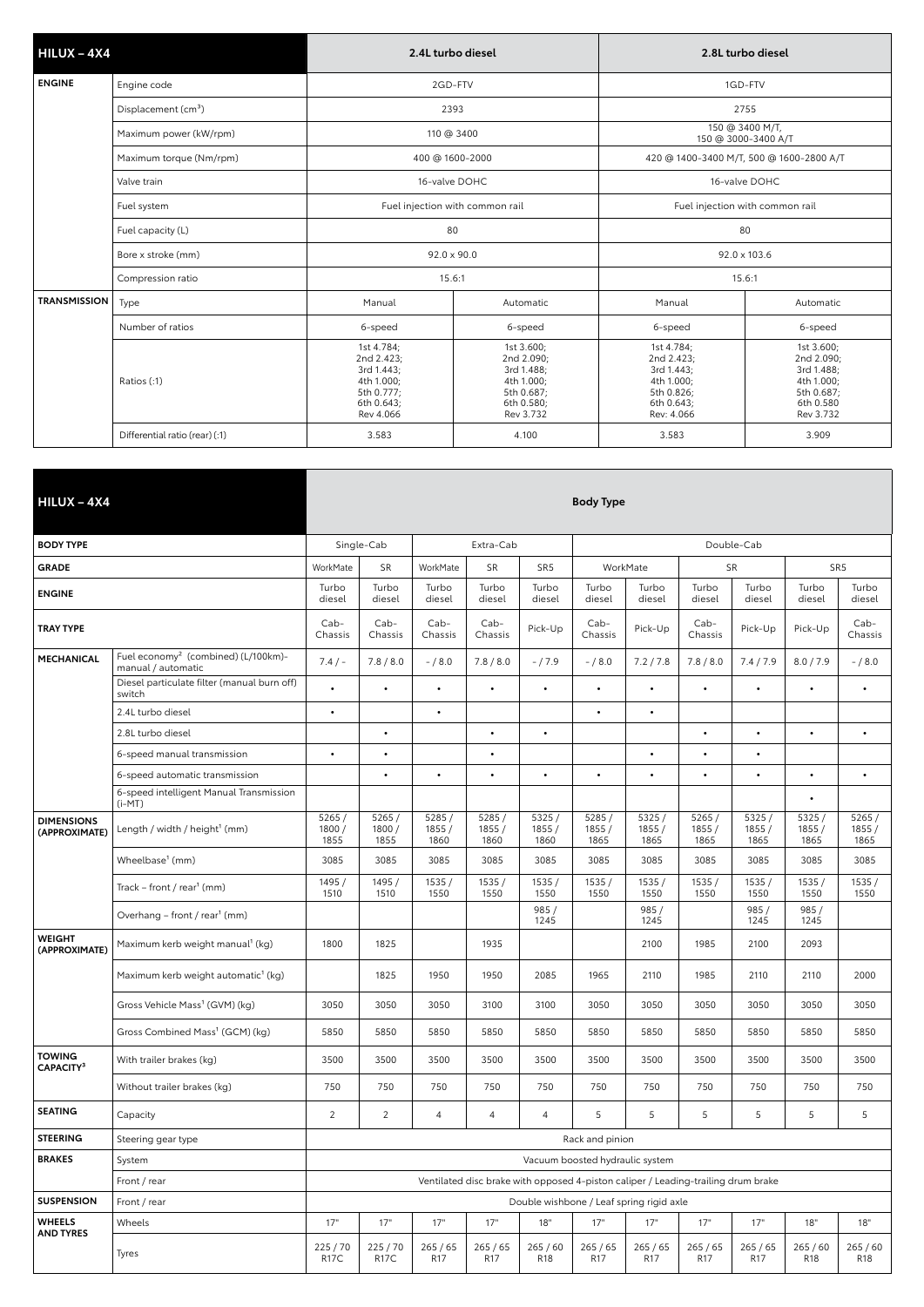| $HILUX - 4X4$    |                                                     | <b>WorkMate</b> |           |            |            | <b>SR</b> | SR <sub>5</sub> |           |            |
|------------------|-----------------------------------------------------|-----------------|-----------|------------|------------|-----------|-----------------|-----------|------------|
| <b>BODY TYPE</b> |                                                     | Single-Cab      | Extra-Cab | Double-Cab | Single-Cab | Extra-Cab | Double-Cab      | Extra-Cab | Double-Cab |
| <b>EXTERIOR</b>  | Body colour front bumper                            |                 | $\bullet$ | $\bullet$  | $\bullet$  | $\bullet$ | $\bullet$       | $\bullet$ | $\bullet$  |
|                  | Chrome step type rear bumper                        |                 |           |            |            |           |                 | $\bullet$ | $\bullet$  |
|                  | Front LED fog lamps                                 |                 |           |            |            |           |                 | $\bullet$ | $\bullet$  |
|                  | LED headlamps with auto-levelling                   |                 |           |            |            |           |                 | $\bullet$ | $\bullet$  |
|                  | LED Daytime Running Lamps (DRLs)                    |                 |           |            |            |           |                 | $\bullet$ | $\bullet$  |
|                  | Halogen DRLs                                        | $\bullet$       | $\bullet$ | $\bullet$  | $\bullet$  | $\bullet$ | $\bullet$       |           |            |
|                  | Privacy glass                                       |                 |           |            |            |           |                 | $\bullet$ | $\bullet$  |
|                  | Chrome door handles                                 |                 |           |            |            |           |                 | $\bullet$ | $\bullet$  |
|                  | Side steps                                          |                 |           |            | $\bullet$  | $\bullet$ | $\bullet$       | $\bullet$ | $\bullet$  |
|                  | Stainless steel sports bar                          |                 |           |            |            |           |                 | $\bullet$ | $\bullet$  |
|                  | Rear access door                                    |                 | $\bullet$ |            |            | $\bullet$ |                 | $\bullet$ |            |
|                  | Shark fin antenna                                   | $\bullet$       | $\bullet$ | $\bullet$  | $\bullet$  | $\bullet$ | $\bullet$       | $\bullet$ | $\bullet$  |
|                  | Tow bar <sup>12</sup>                               |                 |           |            |            |           |                 | $\bullet$ | $\bullet$  |
| <b>INTERIOR</b>  | Standard fabric seat                                | $\bullet$       | $\bullet$ | $\bullet$  |            |           |                 |           |            |
|                  | Premium fabric seat                                 |                 |           |            | $\bullet$  | $\bullet$ | $\bullet$       | $\bullet$ | $\bullet$  |
|                  | Premium gear knob and steering wheel                |                 |           |            |            |           |                 | $\bullet$ | $\bullet$  |
|                  | Leather accented interior                           |                 |           |            |            |           |                 |           | Optional   |
|                  | 4.2" colour Multi Information Display (MID)         | $\bullet$       | $\bullet$ | $\bullet$  | $\bullet$  | $\bullet$ | $\bullet$       | $\bullet$ | $\bullet$  |
|                  | Durable vinyl floor covering                        | $\bullet$       | $\bullet$ | $\bullet$  | $\bullet$  | $\bullet$ | $\bullet$       |           |            |
|                  | Floor carpet                                        |                 |           |            |            |           |                 | $\bullet$ | $\bullet$  |
|                  | All-weather floor mats - front and rear             | $\bullet$       |           | $\bullet$  | $\bullet$  | $\bullet$ |                 |           | $\bullet$  |
|                  | Front air-conditioned cooler box                    |                 |           |            | $\bullet$  | $\bullet$ | $\bullet$       | $\bullet$ | $\bullet$  |
| <b>SEATING</b>   | Driver's bucket seat (basic)                        | $\bullet$       | $\bullet$ | $\bullet$  |            |           |                 |           |            |
|                  | Driver's bucket seat (high grade)                   |                 |           |            | $\bullet$  | $\bullet$ | $\bullet$       | $\bullet$ | $\bullet$  |
|                  | 60/40 split rear seat                               |                 |           |            |            |           | $\bullet$       |           | $\bullet$  |
|                  | Front passengers bucket seat (basic)                | $\bullet$       | $\bullet$ | $\bullet$  |            |           |                 |           |            |
|                  | Front passengers bucket seat<br>(high grade)        |                 |           |            | $\bullet$  | $\bullet$ | $\bullet$       | $\bullet$ | $\bullet$  |
|                  | Heated front seats                                  |                 |           |            |            |           |                 |           | Optional   |
|                  | 8-way power adjustable driver's seat                |                 |           |            |            |           |                 |           | Optional   |
| <b>FEATURES</b>  | Air conditioning - manual                           | $\bullet$       | $\bullet$ | $\bullet$  | $\bullet$  | $\bullet$ | $\bullet$       |           |            |
|                  | Front dual zone climate control air<br>conditioning |                 |           |            |            |           |                 | $\bullet$ | $\bullet$  |
|                  | Rear air vents                                      |                 |           |            |            |           |                 |           | $\bullet$  |
|                  | Power front windows                                 | $\bullet$       | $\bullet$ | $\bullet$  | $\bullet$  | $\bullet$ | $\bullet$       | $\bullet$ | $\bullet$  |
|                  | Power rear windows                                  | N/A             | N/A       | $\bullet$  | N/A        | N/A       | $\bullet$       | N/A       | $\bullet$  |
|                  | Driver's automatic up/down window                   | $\bullet$       | $\bullet$ | $\bullet$  | $\bullet$  | $\bullet$ | ٠               | $\bullet$ | $\bullet$  |
|                  | Smart entry and start system                        |                 |           |            |            |           |                 | $\bullet$ | $\bullet$  |
|                  | Heavy duty suspension and<br>underbody package      | $\bullet$       | $\bullet$ | $\bullet$  | $\bullet$  | $\bullet$ | $\bullet$       | $\bullet$ | $\bullet$  |
|                  | 220V accessory socket                               |                 |           |            |            |           |                 |           | $\bullet$  |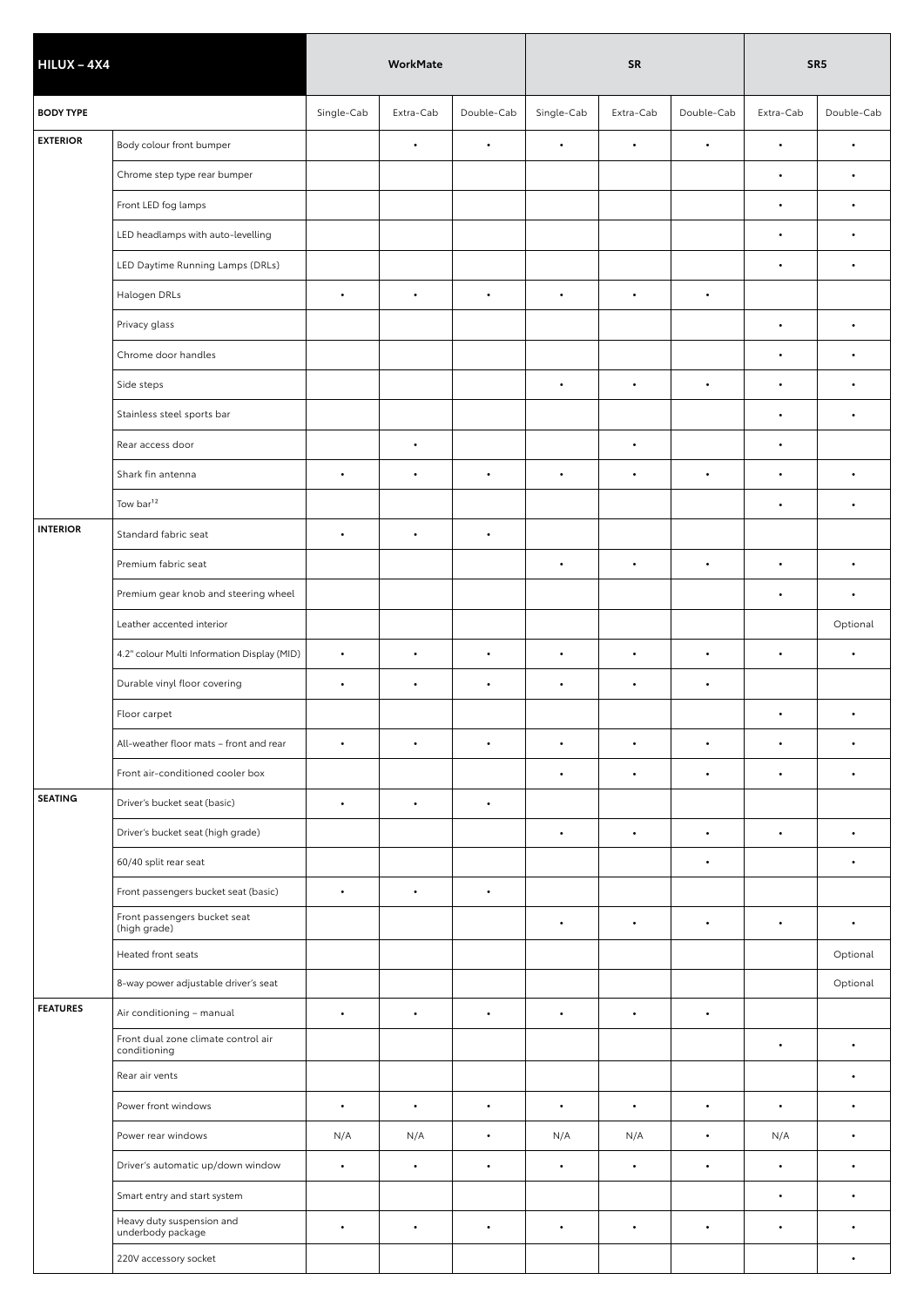| $HILUX - 4X4$                     |                                                                                                                                                                                                                            |                | <b>WorkMate</b> |                |                | <b>SR</b>                                 |            | SR <sub>5</sub> |              |  |
|-----------------------------------|----------------------------------------------------------------------------------------------------------------------------------------------------------------------------------------------------------------------------|----------------|-----------------|----------------|----------------|-------------------------------------------|------------|-----------------|--------------|--|
| <b>BODY TYPE</b>                  |                                                                                                                                                                                                                            | Single-Cab     | Extra-Cab       | Double-Cab     | Single-Cab     | Extra-Cab                                 | Double-Cab | Extra-Cab       | Double-Cab   |  |
| <b>INSTRUMENTS</b><br>AND         | Power steering                                                                                                                                                                                                             | $\bullet$      | $\bullet$       | $\bullet$      | $\bullet$      | $\bullet$                                 | $\bullet$  | $\bullet$       | $\bullet$    |  |
| <b>CONTROLS</b>                   | 4x4 transfer switch                                                                                                                                                                                                        | $\bullet$      | $\bullet$       | $\bullet$      | $\bullet$      | $\bullet$                                 | $\bullet$  | $\bullet$       | $\bullet$    |  |
|                                   | Drive Mode Select                                                                                                                                                                                                          |                |                 |                | $\bullet$      | $\bullet$                                 | ٠          | $\bullet$       | $\bullet$    |  |
|                                   | Manual tilt/telescopic steering column                                                                                                                                                                                     | $\bullet$      | $\bullet$       | $\bullet$      | $\bullet$      | $\bullet$                                 |            |                 | $\bullet$    |  |
|                                   | Cruise control                                                                                                                                                                                                             | $\bullet$      | $\bullet$       | $\bullet$      | $\bullet$      | $\bullet$                                 | ٠          | $\bullet$       | $\bullet$    |  |
|                                   | Steering wheel switches with telephone<br>and voice recognition                                                                                                                                                            | $\bullet$      | $\bullet$       | $\bullet$      | $\bullet$      | $\bullet$                                 | $\bullet$  | $\bullet$       | $\bullet$    |  |
|                                   | Steering wheel mounted audio controls                                                                                                                                                                                      | $\bullet$      | $\bullet$       | $\bullet$      | $\bullet$      | $\bullet$                                 | ٠          | $\bullet$       | $\bullet$    |  |
|                                   | Power mirrors                                                                                                                                                                                                              | $\bullet$      | $\bullet$       | $\bullet$      | $\bullet$      | $\bullet$                                 | ٠          | $\bullet$       |              |  |
|                                   | Power mirror with heater                                                                                                                                                                                                   |                |                 |                |                |                                           |            |                 | $\bullet$    |  |
|                                   | Variable intermittent windscreen wipers                                                                                                                                                                                    |                |                 |                | $\bullet$      | $\bullet$                                 | $\bullet$  | $\bullet$       | $\bullet$    |  |
|                                   | Headlamps automatic on/off                                                                                                                                                                                                 | $\bullet$      | $\bullet$       | $\bullet$      | $\bullet$      |                                           |            |                 | $\bullet$    |  |
|                                   | Trip meter                                                                                                                                                                                                                 | $\bullet$      | $\bullet$       | $\bullet$      | $\bullet$      | $\bullet$                                 |            |                 | $\bullet$    |  |
| <b>STORAGE</b>                    | Large glove box                                                                                                                                                                                                            | $\bullet$      | $\bullet$       | $\bullet$      | $\bullet$      | $\bullet$                                 | $\bullet$  | $\bullet$       | $\bullet$    |  |
|                                   | Front cup holder/s - in dash                                                                                                                                                                                               | $\bullet$      | $\bullet$       | $\bullet$      | $\bullet$      | $\bullet$                                 | $\bullet$  | $\bullet$       | $\bullet$    |  |
|                                   | Rear cup holders - in arm rest                                                                                                                                                                                             |                |                 |                |                |                                           | ٠          |                 | $\bullet$    |  |
|                                   | Front door pockets                                                                                                                                                                                                         | $\bullet$      | $\bullet$       | $\bullet$      | $\bullet$      | $\bullet$                                 | ٠          | $\bullet$       | $\bullet$    |  |
|                                   | Centre console box with lid                                                                                                                                                                                                | Auto<br>Only   | $\bullet$       | $\bullet$      | $\bullet$      | $\bullet$                                 | $\bullet$  | $\bullet$       | $\bullet$    |  |
| <b>MULTIMEDIA</b>                 | 8" colour touchscreen display with<br>AM/FM tuner                                                                                                                                                                          | $\bullet$      | $\bullet$       | $\bullet$      | $\bullet$      | $\bullet$                                 | $\bullet$  | $\bullet$       | $\bullet$    |  |
|                                   | Apple CarPlay <sup>®4,6</sup> and Android Auto <sup>1M, 5,6</sup><br>(speak to your Dealer about device<br>compatbility)                                                                                                   | $\bullet$      | $\bullet$       | $\bullet$      | $\bullet$      | $\bullet$                                 | $\bullet$  | $\bullet$       | $\bullet$    |  |
|                                   | Satellite navigation and<br>DAB+ digital radio                                                                                                                                                                             |                |                 |                |                |                                           |            |                 |              |  |
|                                   | USB input                                                                                                                                                                                                                  | $\bullet$      | $\bullet$       | $\bullet$      | $\bullet$      | $\bullet$                                 | $\bullet$  | $\bullet$       | $\bullet$    |  |
|                                   | Bluetooth®7 connectivity                                                                                                                                                                                                   | $\bullet$      | $\bullet$       | $\bullet$      | $\bullet$      | $\bullet$                                 | $\bullet$  | $\bullet$       | $\bullet$    |  |
|                                   | Number of speakers                                                                                                                                                                                                         | $\overline{2}$ | $\overline{2}$  | $\overline{2}$ | $\overline{2}$ | $\overline{4}$                            | 6          | $\overline{4}$  | 6            |  |
| <b>TOYOTA</b><br><b>CONNECTED</b> | Toyota Connected Services <sup>8</sup>                                                                                                                                                                                     |                |                 |                |                | 3 years complimentary access <sup>8</sup> |            |                 |              |  |
| <b>SERVICES<sup>8</sup></b>       | Stolen Vehicle Tracking <sup>9</sup>                                                                                                                                                                                       | $\bullet$      | $\bullet$       | $\bullet$      | $\bullet$      | $\bullet$                                 | $\bullet$  | $\bullet$       | $\bullet$    |  |
|                                   | Automatic Collision Notification <sup>10</sup>                                                                                                                                                                             | $\bullet$      | $\bullet$       | $\bullet$      | $\bullet$      | $\bullet$                                 | $\bullet$  | $\bullet$       | $\bullet$    |  |
|                                   | SOS Emergency Call <sup>11</sup>                                                                                                                                                                                           | $\bullet$      | $\bullet$       | $\bullet$      | $\bullet$      | $\bullet$                                 | $\bullet$  | $\bullet$       | $\bullet$    |  |
| <b>SAFETY</b>                     | Toyota Safety Sense - including Lane<br>Departure Alert, Pre-Collision Safety<br>system with pedestrian and daytime<br>cyclist detection, Road Sign Assist<br>(speed signs only) and Active Cruise<br>Control (high-speed) | $\bullet$      | ٠               |                |                |                                           |            |                 |              |  |
|                                   | Anti-lock Braking System (ABS)                                                                                                                                                                                             | $\bullet$      | $\bullet$       | $\bullet$      | $\bullet$      | $\bullet$                                 | $\bullet$  | $\bullet$       | $\bullet$    |  |
|                                   | Vehicle Stability Control (VSC)                                                                                                                                                                                            | $\bullet$      | $\bullet$       | $\bullet$      | $\bullet$      | $\bullet$                                 | $\bullet$  | $\bullet$       | $\bullet$    |  |
|                                   | Traction Control (TRC)                                                                                                                                                                                                     | $\bullet$      | $\bullet$       | $\bullet$      | $\bullet$      | $\bullet$                                 | $\bullet$  | $\bullet$       | $\bullet$    |  |
|                                   | Electronic Brake-force Distribution (EBD)                                                                                                                                                                                  | $\bullet$      | $\bullet$       | $\bullet$      | $\bullet$      | $\bullet$                                 | $\bullet$  | $\bullet$       | $\bullet$    |  |
|                                   | Parking sensor                                                                                                                                                                                                             |                |                 |                |                |                                           |            | Pick-Up only    | Pick-Up only |  |
|                                   | Reversing camera (Pick-Up only)                                                                                                                                                                                            |                |                 | $\bullet$      |                |                                           | $\bullet$  | $\bullet$       | $\bullet$    |  |
|                                   | Hill-start Assist Control                                                                                                                                                                                                  | $\bullet$      | $\bullet$       | $\bullet$      | $\bullet$      | $\bullet$                                 | $\bullet$  | $\bullet$       | $\bullet$    |  |
|                                   | Downhill Assist Control (Pick-Up only)                                                                                                                                                                                     |                |                 |                |                |                                           | Auto Only  | $\bullet$       | $\bullet$    |  |